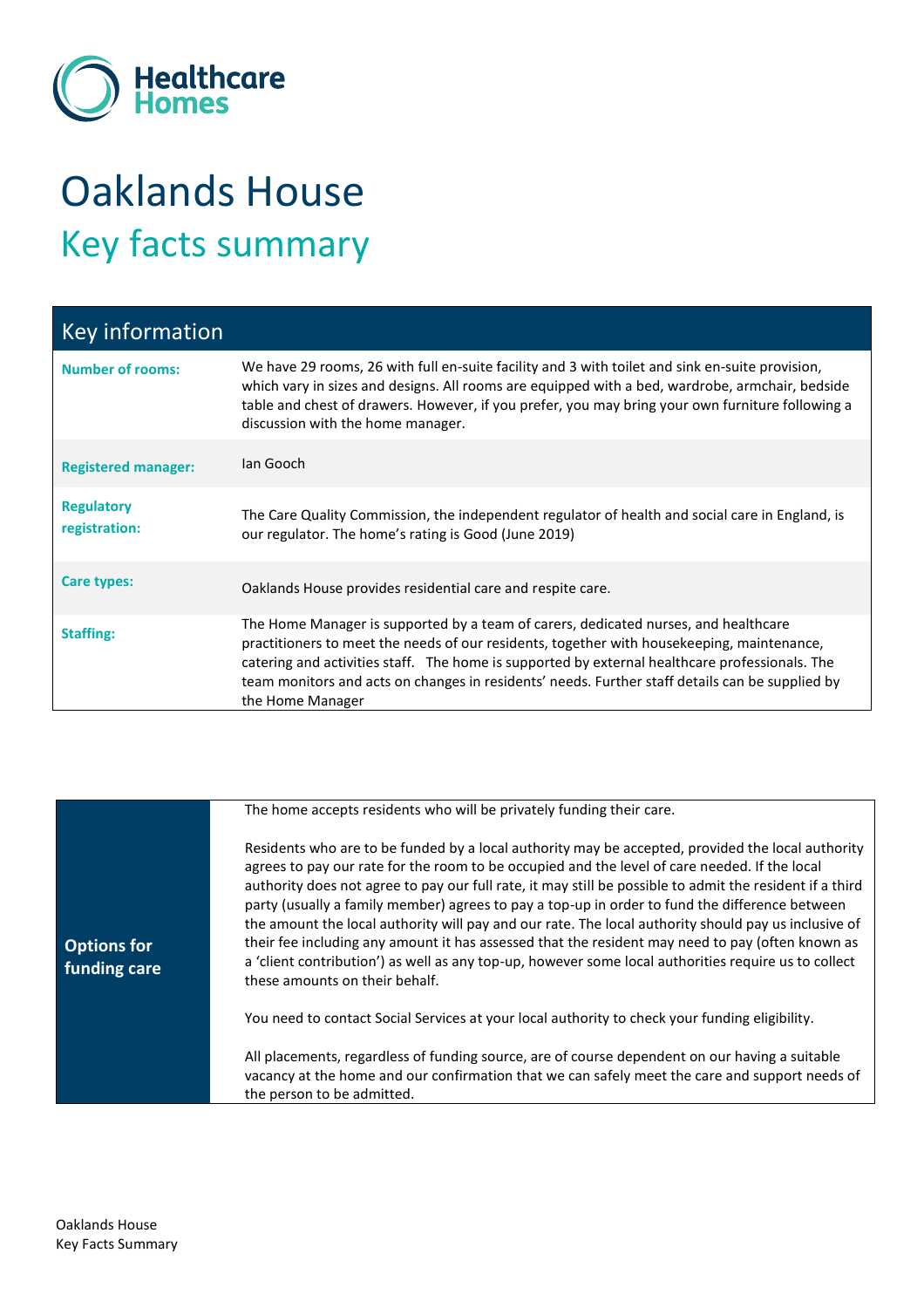

|                         | Before admission we will require information from you to evidence that you have the financial<br>means to fund your residency at the home.                                                                                                                                                                                                                                                                                                                                                                                                                                                                                                                                                                                                                                                                                        |
|-------------------------|-----------------------------------------------------------------------------------------------------------------------------------------------------------------------------------------------------------------------------------------------------------------------------------------------------------------------------------------------------------------------------------------------------------------------------------------------------------------------------------------------------------------------------------------------------------------------------------------------------------------------------------------------------------------------------------------------------------------------------------------------------------------------------------------------------------------------------------|
|                         | You must pay for the first Month of stay by no later than the day of admission.                                                                                                                                                                                                                                                                                                                                                                                                                                                                                                                                                                                                                                                                                                                                                   |
|                         | Our fees are then payable one month in advance. We will require a completed direct debit<br>mandate ready to be put in place on the first day of your residency.                                                                                                                                                                                                                                                                                                                                                                                                                                                                                                                                                                                                                                                                  |
| <b>Private pay</b>      | Your first 28 days are a trial period during which both you and we can serve on the other 7 days'<br>notice. We will only do so if we have good reason e.g., we cannot meet your needs.                                                                                                                                                                                                                                                                                                                                                                                                                                                                                                                                                                                                                                           |
|                         | If you wish to stay with us short term (28 days or less) then we require the total fee for the short<br>stay to be paid in full prior to you being admitted to the home.                                                                                                                                                                                                                                                                                                                                                                                                                                                                                                                                                                                                                                                          |
|                         | Weekly fees at the home currently start at £1.125.00 for residential care, based on occupation of<br>a standard room. Weekly fees for respite (short term) stays are £1,203.75. We will be able to<br>confirm the exact weekly cost of your placement once we have assessed your needs and you have<br>selected the room you wish to occupy.                                                                                                                                                                                                                                                                                                                                                                                                                                                                                      |
|                         |                                                                                                                                                                                                                                                                                                                                                                                                                                                                                                                                                                                                                                                                                                                                                                                                                                   |
| <b>What's included</b>  | Before being admitted (whether for a short or long stay) we will carry out a needs assessment to<br>check how much care and other support you need. Your care package will include:<br>Your entire care and support, with a monthly review of your care plan<br>$\bullet$<br>Provision of all utility and accommodation<br>$\bullet$<br>Home and room cleaning and your non-specialist laundry requirements met<br>٠<br>Your own key care worker and trained staff 24/7<br>$\bullet$<br>All your meals prepared by our chef, as well as snacks and drinks*<br>$\bullet$<br>Other facilities include a landscaped garden, minibus use for excursions quiet rooms and<br>$\bullet$<br>hair salon<br>Activities at the home to meet both individual and group needs<br>٠                                                             |
|                         | Access to communal lounges and dining areas<br>$\bullet$<br>Internet access (please note we cannot guarantee this is available in all locations at the<br>$\bullet$<br>home).                                                                                                                                                                                                                                                                                                                                                                                                                                                                                                                                                                                                                                                     |
|                         | Our most recent Food Hygiene Rating in March 2021 was 5/5.                                                                                                                                                                                                                                                                                                                                                                                                                                                                                                                                                                                                                                                                                                                                                                        |
|                         |                                                                                                                                                                                                                                                                                                                                                                                                                                                                                                                                                                                                                                                                                                                                                                                                                                   |
| <b>Additional costs</b> | There may be extra services or items you want. They should be agreed on admission and can be<br>changed as and when you wish. Ask us for a full list (and pricings) and we will advise you. The<br>most popular extras are:<br>Hairdressing<br>$\bullet$<br>Chiropody and other healthcare visits or appointments not covered by the NHS<br>٠<br>Non-NHS incontinence products and medication not normally pre-scribed by a GP (e.g.<br>paracetamol)<br>Toiletries, dry cleaning and clothing and shoes<br>Newspapers and magazines.<br>If staff accompany you on a journey e.g. to your bank, or for a medical appointment at hospital<br>which is not covered by the NHS, a time-based charge will be agreed with you.<br>We will keep records of all such extras and a running total of additional costs readily available for |
|                         | you.                                                                                                                                                                                                                                                                                                                                                                                                                                                                                                                                                                                                                                                                                                                                                                                                                              |